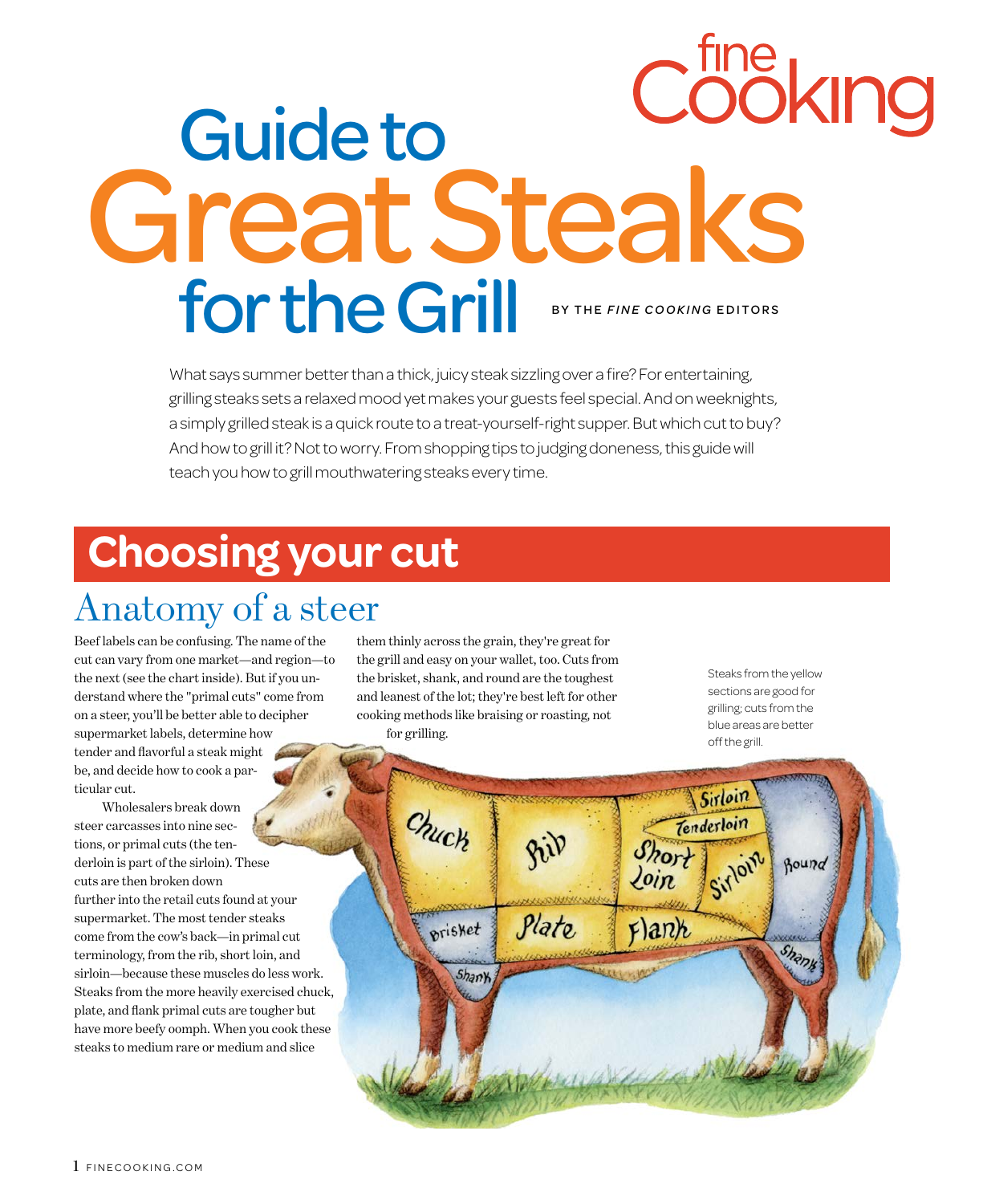## **Understanding labels**

As the demand for safer, sustainably raised beef grows, we're seeing more language relating to farming and production methods—or how the animal was raised—on beef packages. That's the good news. The bad news is that some of these terms have loose standards and are not verified by anyone other than the producer. (If the beef in your market doesn't carry any of these terms, tell the meat manager you'd like to see more options.)

Grass-fed All cattle eat a natural diet of grass at the beginning of their lives. The question is whether the animal was switched to grain to fatten up before slaughter, or whether it continued to eat grass and hay throughout its life. From a health standpoint, exclusively grassfed beef has more nutrients and less saturated fat, lower rates of the dangerous *E. coli* O157:H7 bacteria, and no risk of mad cow disease. From a flavor perspective, it's leaner than conventional beef, and it's less forgiving if overcooked; aim for rare or medium rare.

The United States Department of Agriculture (USDA) grass-fed standards (look for the "process verified" shield on beef packages) specify a grass-only diet as well as continuous access to pasture during the growing season. However, there is no restriction on the use of antibiotics, hormones, or pesticides, and the program is voluntary, which means a producer may use "grass-fed" on its labels without verification. Look for terms like "100% grass-fed" or "grass-finished" or for another third-party verifier, such as the American Grassfed Association (whose standards are stricter than those of the USDA).

#### Free-range or

free-roaming These terms have no legal definition when applied to beef (though they do for poultry). While they suggest, at minimum, that the animal had access to the outdoors, there are no standards that producers need to follow.

Organic Beef that carries the USDA organic logo has met the department's standards, which prohibit the use of growth hormones, antibiotics, genetically modified feed, and animal byproducts, among other things. The standards do not require a grass-only diet; the animal may be fed organic grain.

#### Raised without

antibiotics This implies just what it says: that antibiotics were not given to the cows. The producer must submit documentation supporting the claim, but unless otherwise noted, it isn't independently verified.

#### No hormones

administered This suggests that the animal received no growthstimulating hormones. The producer must submit documentation supporting the claim, but unless otherwise noted, it isn't third-party verified.

Natural As defined by the USDA, "natural" or "all-natural" beef has been minimally processed and contains no preservatives or artificial ingredients. Since virtually all fresh beef conforms to these standards, the term has no real significance.

Naturally raised The USDA is working on a new standard for naturally raised beef that would prohibit the use of hormones, antibiotics, and animal byproducts but might not address other production concerns, such as animal welfare, diet, or access to pasture. Once the final standard is released, you may start to see this term accompanied by the USDA "process verified" shield. However, the program will be voluntary, so producers may use the term even without verification.

### The grading system

The USDA evaluates beef quality based on how much marbling (flecks of intramuscular fat) is present, along with other qualities, such as age, that correlate to tenderness, juiciness, and flavor. Not all beef is graded, so look for the USDA grading shield to know what you're buying.

**Prime** beef is tops. It has abundant marbling and cooks up beautifully. Only 2% to 3% of all beef is labeled prime. If you're willing to pay a premium, you can buy prime beef online or at high-end butcher shops.

#### Choice comes next and is

also very high quality, with good marbling. It's often available in supermarkets, but there is wide variability within this grade. Ask the butcher to guide you to the best steaks on offer.

Select is the third grade. It's leaner and has very little marbling, so it won't be as juicy or tender when cooked, especially if cooked beyond medium rare.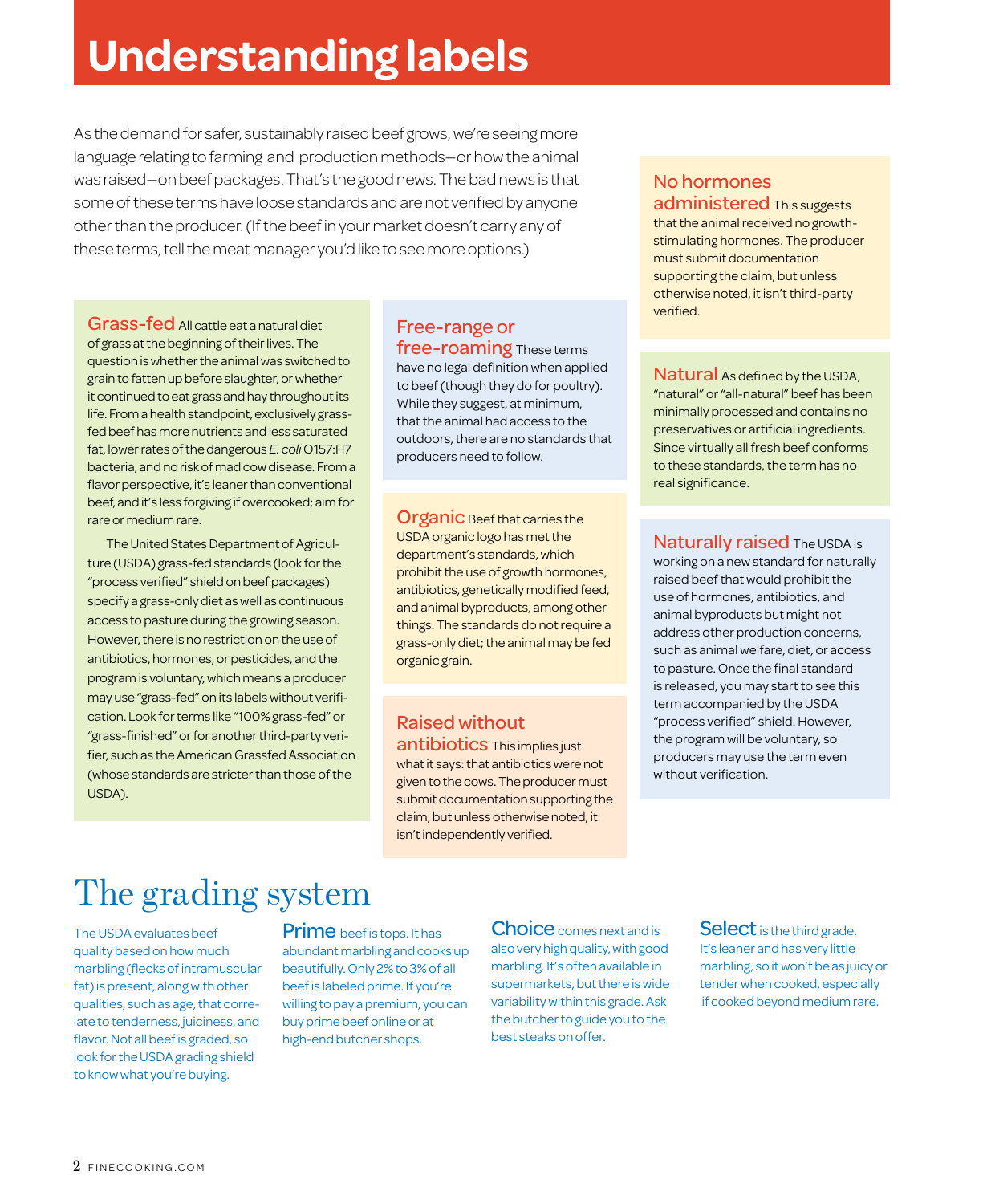## **Know your steaks**

| <b>Cut, alternative names</b>                                                                                                                                                                                                                                                                                    | <b>What it looks like</b> | <b>Description</b>                                                                                                                                                                                                                                                                                                                              | <b>Cost</b> | <b>Cooking tips</b>                                                                                                                                                                                     |
|------------------------------------------------------------------------------------------------------------------------------------------------------------------------------------------------------------------------------------------------------------------------------------------------------------------|---------------------------|-------------------------------------------------------------------------------------------------------------------------------------------------------------------------------------------------------------------------------------------------------------------------------------------------------------------------------------------------|-------------|---------------------------------------------------------------------------------------------------------------------------------------------------------------------------------------------------------|
| <b>FROM THE SHORT LOIN (back)</b>                                                                                                                                                                                                                                                                                |                           |                                                                                                                                                                                                                                                                                                                                                 |             |                                                                                                                                                                                                         |
| <b>TENDERLOIN STEAK</b><br>filet steak, filet mignon,<br>tournedos, filet de boeuf                                                                                                                                                                                                                               |                           | These very tender special-occasion<br>steaks are cut from the long, narrow<br>tenderloin muscle. When cut from<br>the smaller end, they're usually 1 to<br>2 inches thick and 1½ to 2 inches in<br>diameter and called filet mignon.<br>Tournedos are cut from the wider<br>end and are thinner and larger.<br>Figure one steak per person.     | \$\$\$\$    | Good match for rubs,<br>sauces, or flavored<br>butters.                                                                                                                                                 |
| <b>T-BONE</b>                                                                                                                                                                                                                                                                                                    |                           | A carnivore's delight, this steak<br>consists of two muscles separated<br>by a T-shaped bone. Cut from the<br>front end of the short loin, the larger<br>muscle is the juicy, flavorful top loin,<br>and the smaller muscle is part of the<br>tenderloin. Look for ample marbling.<br>Steaks will weigh 11/2 to 2 lb. and serve<br>$3$ to 4.    | \$\$\$      | Excellent with rubs,<br>sauces, or flavored<br>butters.                                                                                                                                                 |
| <b>PORTERHOUSE</b>                                                                                                                                                                                                                                                                                               |                           | Essentially the same as a T-bone<br>except that it has a larger tender-<br>loin muscle and a smaller top loin<br>muscle than the T-bone (it's cut<br>from the rear of the short loin, where<br>the tenderloin is bigger). Ample<br>marbling. Magnificent when cut to a<br>luxuriously thick 2 inches, which can<br>weigh 2lb. and serve 3 to 4. | \$\$\$      | The tenderloin<br>muscle cooks quickly,<br>so keep it over lower<br>heat. To carve, cut<br>the two muscles off<br>the bone, slice, and<br>then reassemble so<br>everyone can sample<br>from both sides. |
| <b>TOP LOIN STEAK</b><br><b>Boneless:</b><br>strip steak, Kansas City<br>steak, New York strip steak,<br>ambassador steak, veiny<br>steak, hotel steak, boneless<br>club, and more<br><b>Bone-in:</b><br>New York strip loin, shell<br>steak, strip steak, club steak,<br>club sirloin steak, Delmonico<br>steak |                           | Think of these popular steaks as a<br>T-bone or porterhouse with the<br>tenderloin section removed, leaving<br>you with the very tender and juicy<br>top loin muscle. May be bone-in<br>or boneless (shown). Look for<br>ample marbling. Ideal thickness is<br>1½ inches, giving you a 3⁄4- to 1-lb.<br>steak serving 2 to 3.                   | \$\$\$      | Firm enough to take<br>a marinade but also<br>great with sauces or<br>flavored butters.                                                                                                                 |

The names of retail cuts vary from one meat counter to the next. Furthermore, some names can apply to two very different cuts. When in doubt, ask the butcher.

*Chart continues on next page*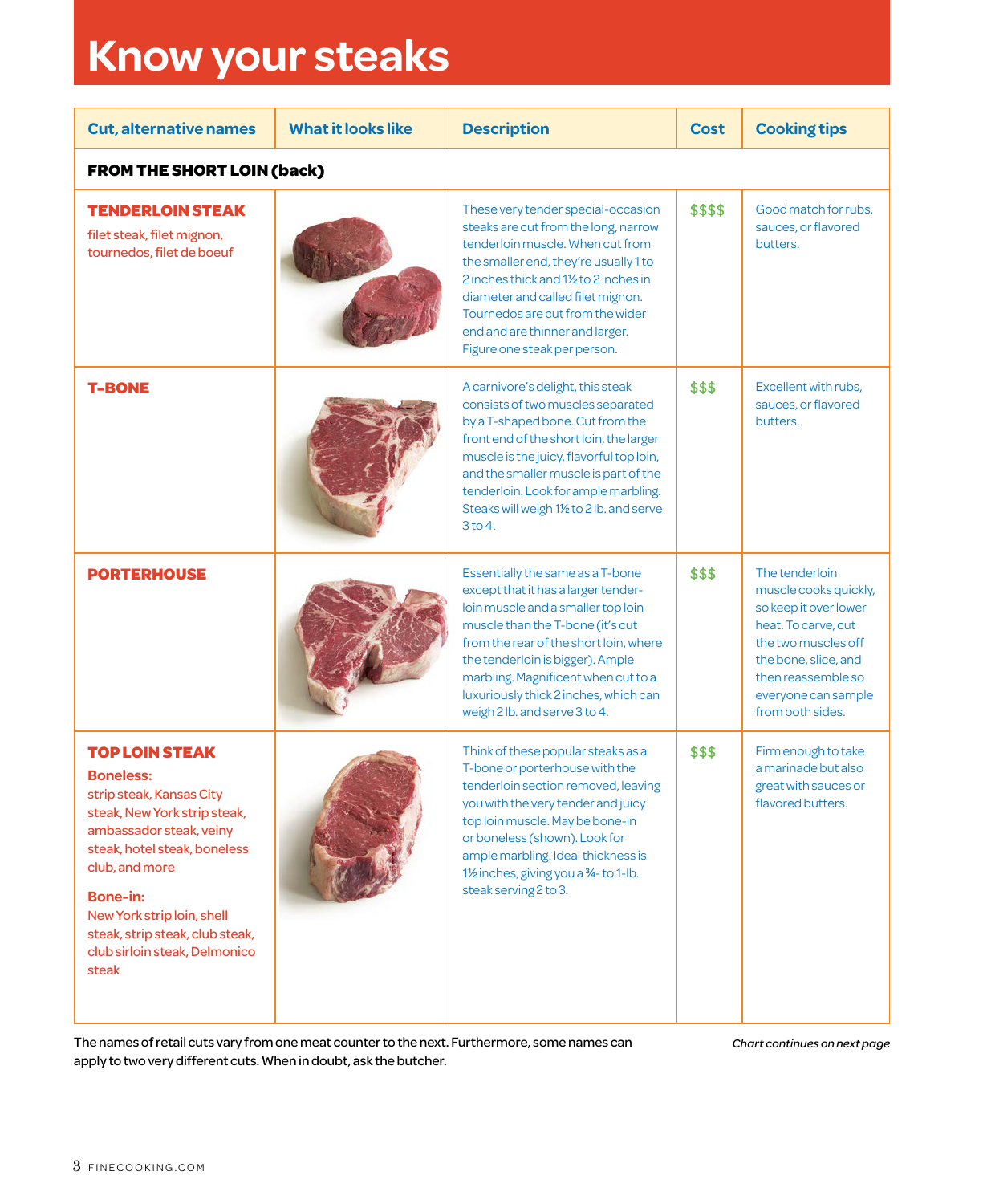## **Know your steaks** *(continued)*

| <b>Cut, alternative names</b>                                                                                                                                               | <b>What it looks like</b> | <b>Description</b>                                                                                                                                                                                                                                                                                                                                                                          | <b>Cost</b>            | <b>Cooking tips</b>                                                                                                                                         |
|-----------------------------------------------------------------------------------------------------------------------------------------------------------------------------|---------------------------|---------------------------------------------------------------------------------------------------------------------------------------------------------------------------------------------------------------------------------------------------------------------------------------------------------------------------------------------------------------------------------------------|------------------------|-------------------------------------------------------------------------------------------------------------------------------------------------------------|
| <b>FROM THE RIB</b>                                                                                                                                                         |                           |                                                                                                                                                                                                                                                                                                                                                                                             |                        |                                                                                                                                                             |
| <b>RIB-EYE</b><br><b>&amp; RIB STEAK</b><br><b>Boneless:</b><br>Spencer steak, Delmonico<br>steak, beauty steak,<br>entrecote, market steak<br><b>Bone-in:</b><br>rib steak |                           | May be boneless (shown) or bone-<br>in. Ask for cuts from the small end<br>of the rib (closer to the short loin),<br>where the tender eye muscle is<br>larger, rather than from the large end<br>(near the chuck), where there are<br>tougher shoulder muscles. Should<br>have ample marbling. Exceptionally<br>tender and juicy. Ideal thickness is at<br>least 1½ inches, serving 2 to 3. | \$\$\$                 | Excellent when<br>paired with a dry rub,<br>marinade, or sauce.                                                                                             |
| <b>FROM THE SIRLOIN (hip)</b>                                                                                                                                               |                           |                                                                                                                                                                                                                                                                                                                                                                                             |                        |                                                                                                                                                             |
| <b>TOP SIRLOIN</b><br>sirloin butt steak. London<br>broil, top sirloin butt,<br>center cut                                                                                  |                           | The sirloin consists of several mus-<br>cles, and steaks cut from this area,<br>while flavorful, vary in tenderness and<br>marbling. Top sirloin is the most de-<br>sirable (those labeled simply "sirloin"<br>are tougher). Look for steaks at least<br>1½ inches thick, serving 2 to 3.                                                                                                   | \$\$                   | Marinades and rubs<br>can help counter the<br>steak's leanness. To<br>carve, slice thinly or<br>portion into smaller<br>individual steaks.                  |
| <b>TRI-TIP STEAK</b><br>culotte, triangle steak,<br>triangle tip, Newport steaks,<br>sirloin bottom butt                                                                    |                           | Cut from the triangle-shaped tri-tip<br>muscle in the slightly tougher<br>bottom sirloin area, these small,<br>lean steaks are prized for their great<br>beefy flavor. Tri-tips can come in<br>packages of 2 or 3 and are typically 1<br>to 1¼ inches thick. Figure one steak<br>per person.                                                                                                | \$\$                   | Excellent with spice<br>rubs and marinades;<br>slice thinly across<br>the grain.                                                                            |
| <b>FROM THE CHUCK (shoulder)</b>                                                                                                                                            |                           |                                                                                                                                                                                                                                                                                                                                                                                             |                        |                                                                                                                                                             |
| <b>CHUCK-EYE STEAK</b><br>boneless chuck fillet steak,<br>boneless steak, bottom<br>chuck, center-cut chuck<br>steak                                                        |                           | This boneless steak, found under<br>the steer's back bone closest to the<br>rib section, has good beefy flavor<br>and is relatively tender, though it<br>may also have a fair amount of fat<br>and gristle. Steaks can weigh from 11/4<br>to 2½ lb, and serve 2 to 4.                                                                                                                       | $\boldsymbol{\hat{s}}$ | Good choice for<br>marinades; slice<br>very thinly.                                                                                                         |
| <b>TOP BLADE STEAK</b><br>flatiron steak, lifter steak,<br>book steak, petite steak,<br>top chuck steak, butler steak,<br>chicken steak                                     |                           | A flavorful steak from the chuck, this<br>cut is quite tender yet moderately<br>priced, making it an excellent value.<br>Figure one 1¼- to 1½-inch-thick steak<br>per person.                                                                                                                                                                                                               | \$                     | Highly recommended<br>for marinades;<br>remove the line of<br>gristle running down<br>the middle either<br>before or after cook-<br>ing; slice very thinly. |

*Chart continues on next page*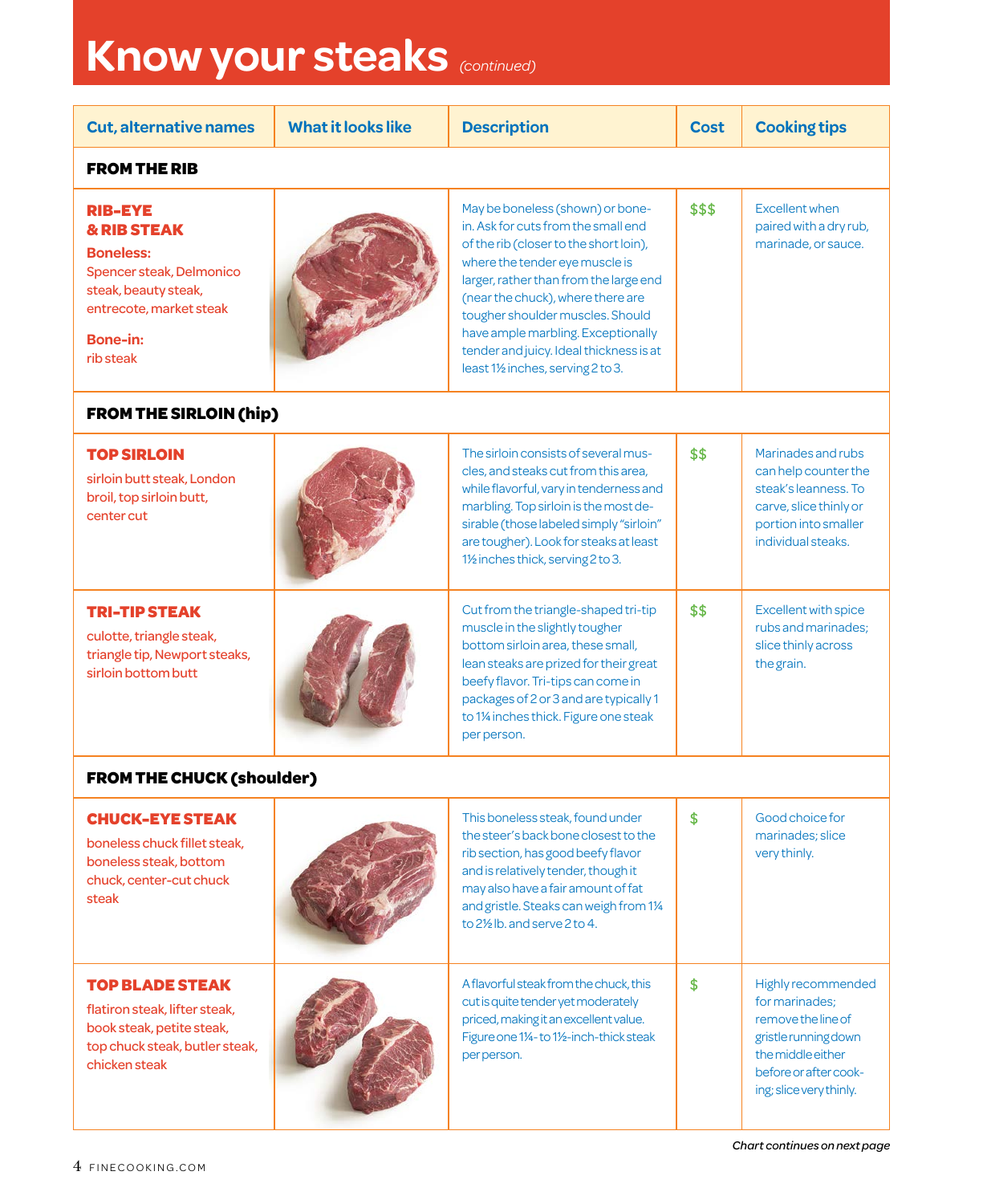## **Know your steaks** *(continued)*

| <b>Cut, alternative names</b>                                                                       | <b>What it looks like</b> | <b>Description</b>                                                                                                                                                                                                                                                                                                                                                  | <b>Cost</b> | <b>Cooking tips</b>                                                                                                                                                                                                                                                                        |
|-----------------------------------------------------------------------------------------------------|---------------------------|---------------------------------------------------------------------------------------------------------------------------------------------------------------------------------------------------------------------------------------------------------------------------------------------------------------------------------------------------------------------|-------------|--------------------------------------------------------------------------------------------------------------------------------------------------------------------------------------------------------------------------------------------------------------------------------------------|
| <b>FROM THE FLANK &amp; PLATE (underbelly)</b>                                                      |                           |                                                                                                                                                                                                                                                                                                                                                                     |             |                                                                                                                                                                                                                                                                                            |
| <b>FLANK STEAK</b><br>London broil, jiffy steak, flank<br>steak filet                               |                           | From the underbelly of the steer,<br>flank is a lean cut with a visible<br>longitudinal grain that absorbs<br>marinades well. It's known for its<br>beefy flavor and firm texture.<br>Oblong in shape with a thinner,<br>tapered end. One steak weighs<br>1 to 2 lb., serving 3 to 4.                                                                               | \$\$        | Superb with mari-<br>nades. Slice thinly on<br>the bias (and across<br>the grain) to increase<br>tenderness. Keep<br>thinner end over<br>less-intense heat and<br>flip occasionally for<br>even cooking.                                                                                   |
| <b>HANGER STEAK</b><br>hanging tenderloin, flap<br>meat, butcher's steak, butch-<br>er's tenderloin |                           | This cut "hangs" from the last rib<br>just below the tenderloin. It's not<br>often found in supermarkets (there's<br>only one per steer, and butchers like<br>to keep it for themselves), but this<br>flavorful, tender, and juicy cut is<br>worth seeking out. A 1½-to 2-lb.<br>hanger steak will feed 3 to 4.                                                     | \$\$        | Good for marinating.<br>Ask for the central<br>nerve to be removed.<br>which will result in two<br>smaller steaks, or grill<br>whole and cut around<br>the nerve during<br>carving. Grill briefly<br>over high heat and<br>avoid cooking beyond<br>medium rare. Slice<br>across the grain. |
| <b>SKIRT STEAK</b><br>Philadelphia steak,<br>fajitas meat                                           |                           | From the plate, this distinctive look-<br>ing steak is the long, thin diaphragm<br>muscle. It has a fairly coarse grain,<br>which runs crosswise rather than<br>lengthwise (as with flank steak).<br>Though it's sometimes confused<br>with flank, it's fattier, more tender, and<br>offers even more beefy flavor. 1½ to<br>2 lb. of skirt steak will feed 3 to 4. | \$\$        | Ideal for marinades.<br>Grill quickly over high<br>heat, just a few<br>minutes per side.<br>Keep to medium rare<br>to avoid drying out.<br>Carve across the<br>grain, lengthwise.                                                                                                          |

#### **WATCH THE CLOCK, BUT BE FLEXIBLE**

| <b>Thickness</b><br>of steak | Total grilling time,<br>high heat                          | Total grilling time,<br>medium-high heat                   |  |  |
|------------------------------|------------------------------------------------------------|------------------------------------------------------------|--|--|
| $1/2$ inch                   | 3 to 4 min. for medium rare;<br>$4$ to 5 min. for medium   | 4 to 5 min. for medium rare; 5<br>to 6 min. for medium     |  |  |
| 1 inch                       | 6 to 7 min. for medium rare;<br>7 to 8 min. for medium     | 8 to 9 min. for medium rare; 9<br>to 10 min. for medium    |  |  |
| 1% inches                    | 10 to 12 min. for medium rare;<br>12 to 14 min. for medium | 11 to 13 min. for medium rare;<br>13 to 15 min. for medium |  |  |
| 2 inches                     | n/a (steak will burn before<br>it's cooked through)        | 18 to 22 min. for medium rare;<br>22 to 24 min. for medium |  |  |

Photos: Scott Phillips; illustration, Jennifer Thermes

*Keep in mind that lean steaks don't have as much buffer against overcooking and that the second side always cooks faster than the first.*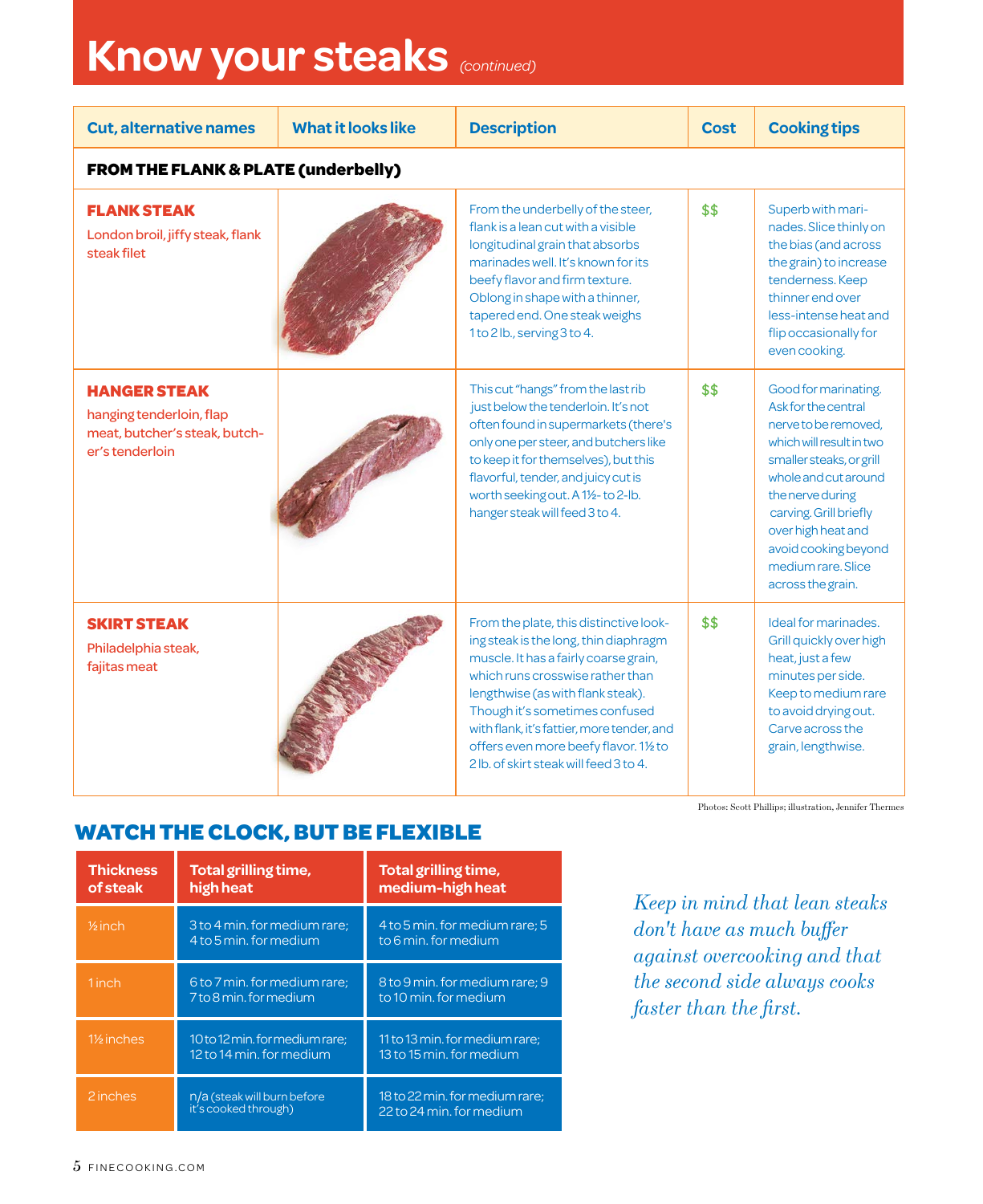## **Take it to the grill** *(continued)*

### Grilling done right

Create a two-level fire with areas of higher and lower heat. Then you can move the steaks to a cooler spot if they're cooking too quickly or if there are flare-ups.

#### To judge the heat of your

fire, hold your outstretched hand 1 to 2 inches above the grate. If you can keep your hand there for about 1 second, you've got high heat; about 2 seconds means medium high.

To prevent sticking, clean the grates with a wire grill brush as the grill heats up. Close the lid when you're done grilling, for easier cleanup; the trapped heat helps burn off food residue.

Keep the lid on. This helps control flare-ups, won't affect the sear, and helps the steaks cook quickly and evenly.

#### Flip the steaks just once

(except for flank). The less you move them, the more easily they will develop a nice caramelized crust.

#### Slice it up

*When slicing steak—especially the leaner cuts from the tougher parts of the steer—always cut across the grain for the most tender result. This means cutting perpendicular to the long parallel muscle fibers in the steak, so that the fibers in each cut piece are shorter and easier to chew.*



### 6 tips for perfect medium rare

#### **1** Before you grill, remove

the chill. Take the steaks out of the fridge about 30 minutes before cooking so they'll cook evenly and quickly.

#### **2** Go ahead and touch.

With practice, you can gauge doneness by pressing on the meat. Rare feels quite soft, medium rare is slightly resilient, and medium has a bit more spring. If it's firm, you've overshot into medium-well or well-done territory.

#### **3** If you're not sure, take a

peek. Although cutting into the steak allows some juices to escape, it isn't the worst offense. Use the tip of a paring knife and cut near the center of the steak for a view of what's happening inside.

**4** Pull the steak off just before it reaches your target doneness. Meat

continues to cook a little after it's off the grill so be sure to allow for this "carryover cooking" when you're checking doneness.

#### **5** For thicker cuts, use a digital instant-read thermometer. Steaks should be at least 11/2 inches thick to get an

accurate reading. For rare, remove the steak at 120° to 125°F; for medium rare, aim for 125° to 130°F; and for medium, 130° to 135°F. See inside for grilling times.

#### **6** Let it rest before

you carve. When you cook meat, the juices converge in the center. A 5- to 10-minute rest on a cutting board allows that moisture to redistribute, and your steak will be juicier for it.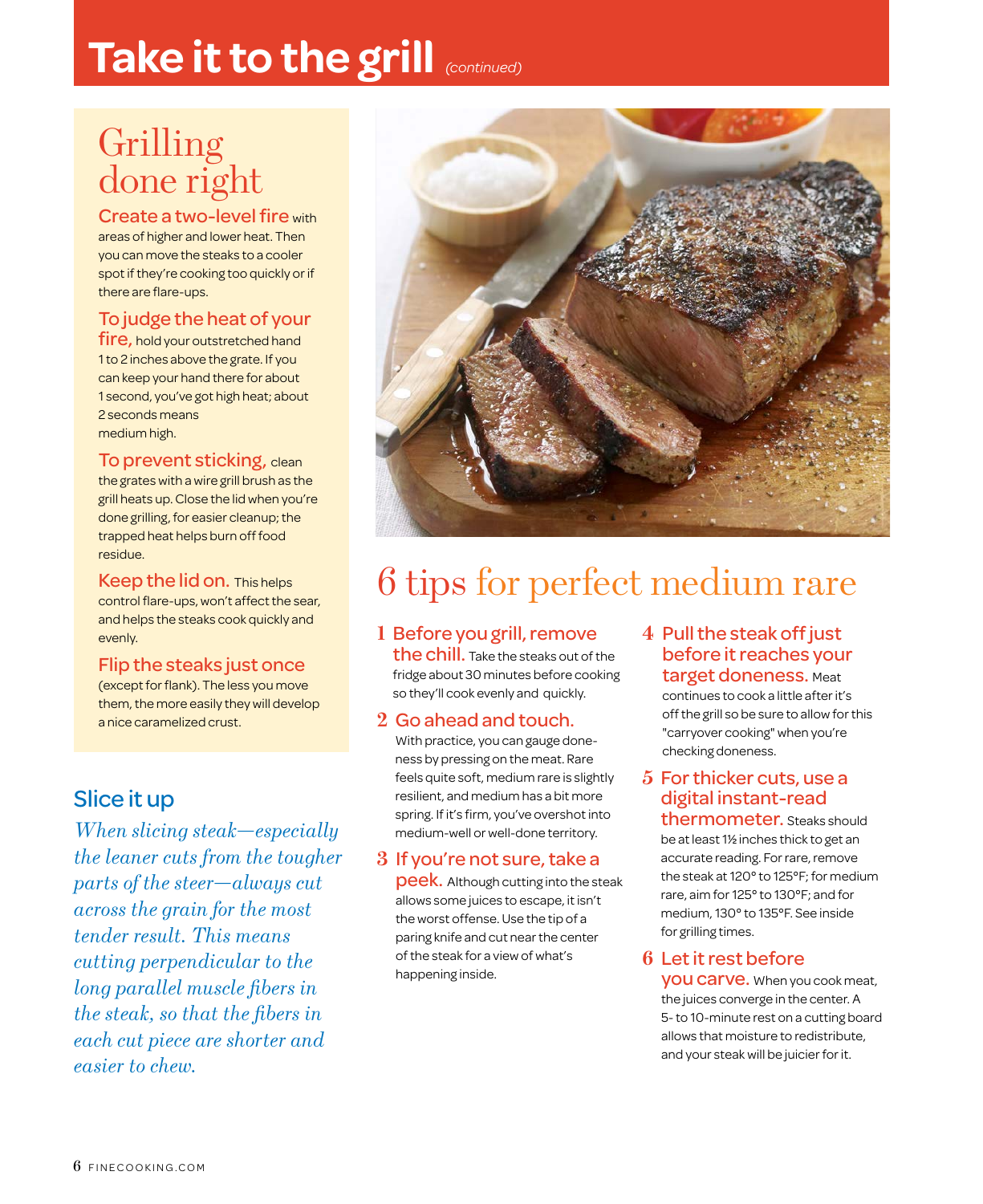### **Flavor boosters**

### **Marinades**

**Method:** *Whisk all ingredients in a small bowl. If there is sugar in the marinade, make sure it's dissolved. Combine the marinade and meat and refrigerate, turning occasionally. Marinate steaks, depending on their thickness, at least 1 hour and up to 12 hours. Pat the meat dry before grilling.*

#### **BALSAMIC & HERB MARINADE**

*Yields a scant 1 cup, enough for 1½ to 2 lb. meat.*

**1/2 cup extra-virgin olive oil 3 Tbs. balsamic vinegar 11/2 Tbs. roasted garlic purée** 

- **(or 1 Tbs. minced fresh garlic) 1 Tbs. chopped fresh rosemary**
- **1 Tbs. chopped fresh sage or fresh oregano**

#### **BOURBON & BROWN SUGAR MARINADE**

*Yields about 1 cup, enough for 1½ to 2 lb. meat.*

**½ cup soy sauce 1/3 cup bourbon or other whiskey 1/3 cup firmly packed brown sugar, preferably dark 1 Tbs. Dijon mustard**

**1 tsp. hot sauce, such as Tabasco**

#### **SOY, GINGER & GARLIC MARINADE**

*Yields about 1 cup, enough for 1½ to 2 lb. meat.* 

**6 Tbs. soy sauce 1/4 cup sugar 8 large cloves garlic, finely chopped 10 scallions (white part only), finely minced (about 2 Tbs.) 4 tsp. sake or rice wine 4 tsp. finely chopped fresh ginger 4 tsp. Asian sesame oil**



### Spice & Herb Rubs

**Method:** *Combine all ingredients in a small bowl. Apply rubs just before grilling, or for more flavor, rub the mix into the meat and refrigerate for several hours before grilling. You can store dry spice rubs in the pantry for 2 to 3 weeks. Store rubs with fresh ingredients in the refrigerator for up to 2 days.* 

#### **TEX-MEX RUB**

*Yields about ¼ cup, enough for 1½ to 2 lb. meat.*

**2 Tbs. vegetable oil 1 Tbs. cumin seeds, toasted and ground 1 Tbs. minced garlic 1 Tbs. chopped fresh oregano 11/2 tsp. kosher salt 1 tsp. chili powder 1/4 tsp. cayenne**

#### **MIDDLE EASTERN STEAK RUB**

*Yields ½ cup, enough for 1½ to 2 lb. meat.*

**3 Tbs. Aleppo pepper or 2 Tbs. Hungarian hot paprika 2 Tbs. ground coriander 1 Tbs. ground cumin 2 tsp. dried mint 1 tsp. olive oil 1/2 tsp. ground nutmeg 1/2 tsp. ground allspice (or 1/4 tsp. each ground cloves and ground cinnamon)**



#### **STAR ANISE & ROSEMARY RUB**

*Yields 2½Tbs., enough for 1½ to 2 lb. meat.* **1 Tbs. chopped fresh rosemary 2 tsp. kosher salt 2 tsp. olive oil 1 tsp. ground star anise or 1/2 tsp. five-spice powder 1 tsp. freshly ground black pepper**